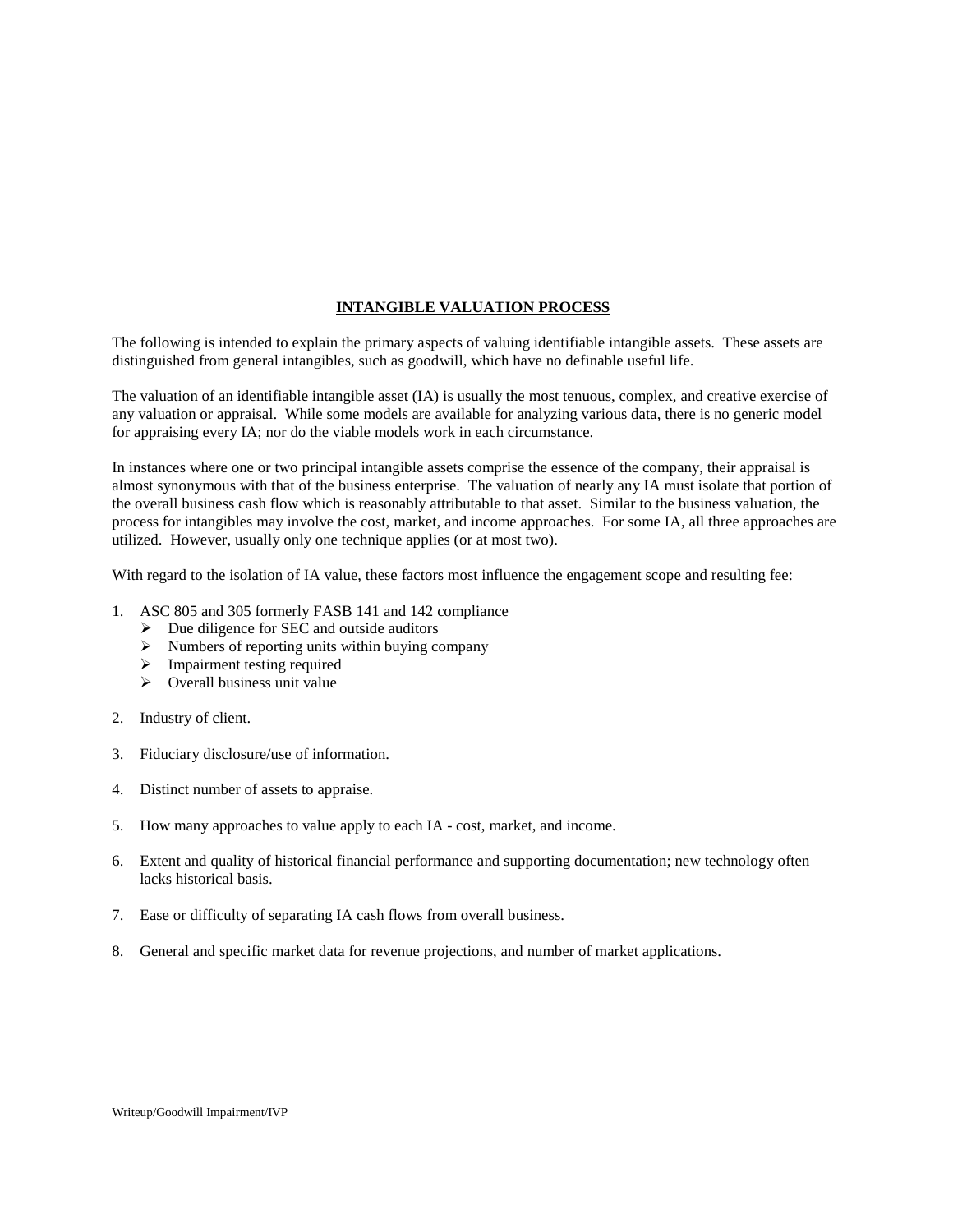## **INTANGIBLE VALUATION PROCESS Page Two**

- 9. Detailed analysis of costs to replace; cost efficiencies as a result of the IA usage; on-going expenses to maintain and keep current the intangible(s).
- 10. Availability of reasonable royalty rates and market transaction data.
- 11. Extent of statistical and economic analysis required to define useful life for each IA.
- 12. Level of written documentation to be furnished, e.g. letter versus detailed report.
- 13. Necessity to provide for expert testimony, or other third party scrutiny.

## **BASIC WORKSTEPS** (Common to most IA)

The basic worksteps are similar to those detailed in the Business Valuation Process. Some of the primary distinctions which involve more analysis are provided as follows. Depending on the asset appraised, some of these steps may not be required.

- 1. Management discussions often involve more personnel: manufacturing, engineering, distribution, and information systems persons familiar with the intangible usage, application, and cost savings.
- 2. The IA value is inextricably linked to the remaining useful life; the following methods may apply:
	- a. statistical based on matching or fitting company data (or industry information) for retirements, such as customers, with known survivor curves. These curves may be Iowa, Weibull or other probability distributions.
	- b. economic involves return on capital and gross margins, as well as historical perspective for comparable applications.
	- c. product life cycle current phase of cycle; sustainability via upgrades or minor modifications; how affected by technological advances, etc.
	- d. opinion surveys industry specific.
	- e. qualitative analysis opinions of outside experts and appraiser.
- 3. The cash flow projection period is premised on the estimated useful life. The value of an IA is the present value of the after-tax income plus the present value of the tax benefits of amortization.